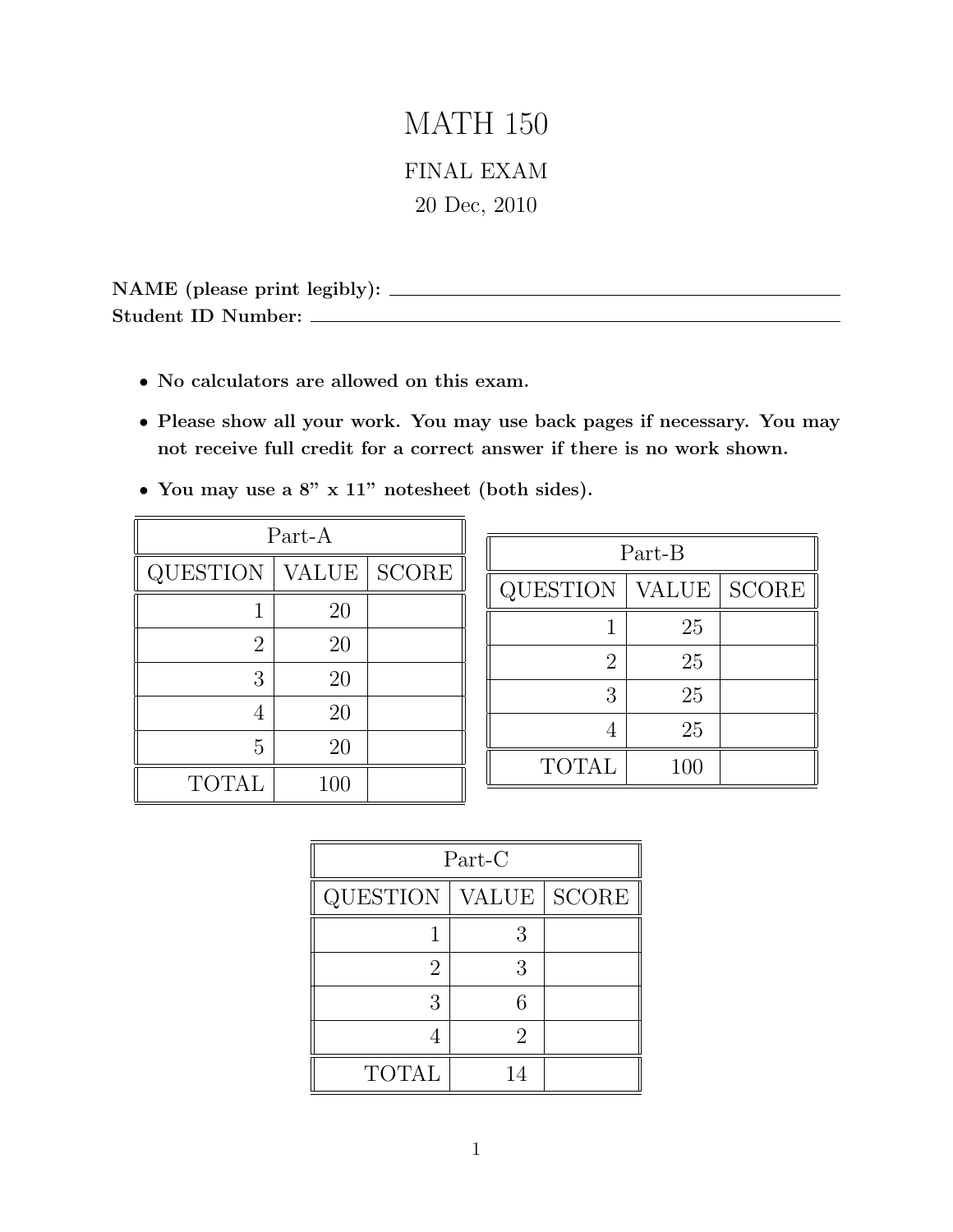Part-A 1. (20 pts) [10 points](a) Determine if

$$
[ (\neg p) \land ((p \lor r) \land q) ] \to (q \lor r)
$$

is a tautology using truth tables. Show all your work.

(b) Determine the truth value of each of these statements if the domain of each variable consists of all real numbers. (Circle your answers. Explain your answers briefly.) [2 points](i)  $\forall x \exists y (x^3 = y)$  is T/F

[2 points](ii)  $\forall x \exists y (x = y^2)$  is T/F

[2 points](iii)  $\exists x \forall y \ (xy = 0)$  is T/F

[2 points](iv)  $\forall x(x \neq 0 \rightarrow \exists y(xy=1))$  is T/F

 $[2 \text{ points}](v) \exists x \exists y(x + y \neq y + x) \text{ is } T/F$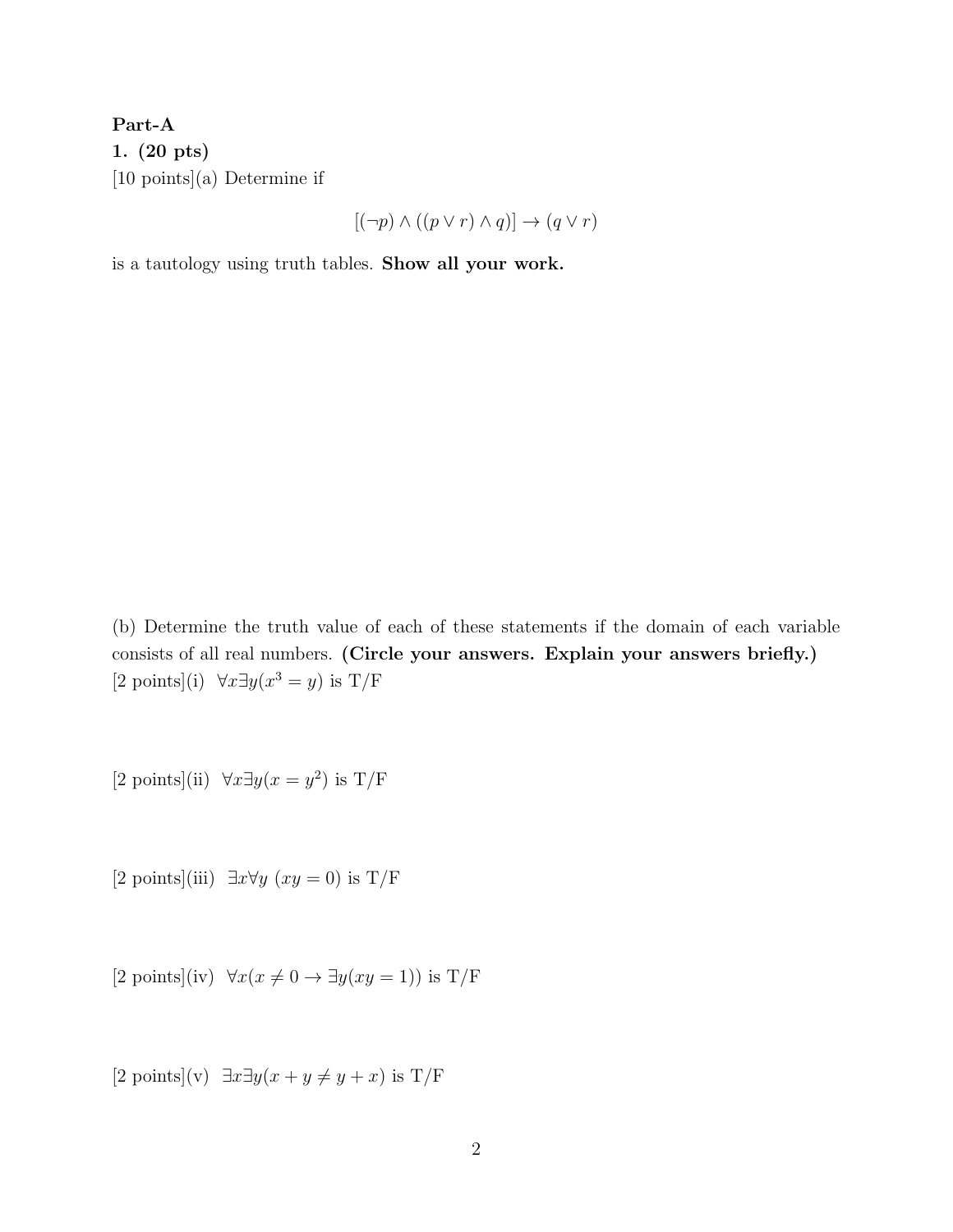### 2. (20 pts)

[5 points](a) Use the Euclidean Algorithm to find the greatest common divisor (gcd) of 2000 and 6080. Show all your work.

[4 points](b) We describe a coding method used in Agency X. First we convert letters into numbers via

A=0,B=1,C=2,D=3,E=4,F=5,G=6,H=7,I=8,J=9,K=10,L=11,M=12,N=13,O=14, P=15,  $Q=16, R=17, S=18, T=19, U=20, V=21, W=22, X=23, Y=24, Z=25.$ 

Then the agency codes these via the function

$$
f(x) = 7x + 9
$$
 (modulo 26).

Thus C is coded as 23 since  $7(2) + 9 = 23$  and H is coded as 6 since  $7(7) + 9 = 58 \equiv 6$ modulo 26.

As an agent of Agency X, you receive a coded letter to signal your next action. The coded number is 11. Use that 15 is the inverse of 7 modulo 26 to find the original letter by solving

 $11 = 7x + 9$  (modulo 26).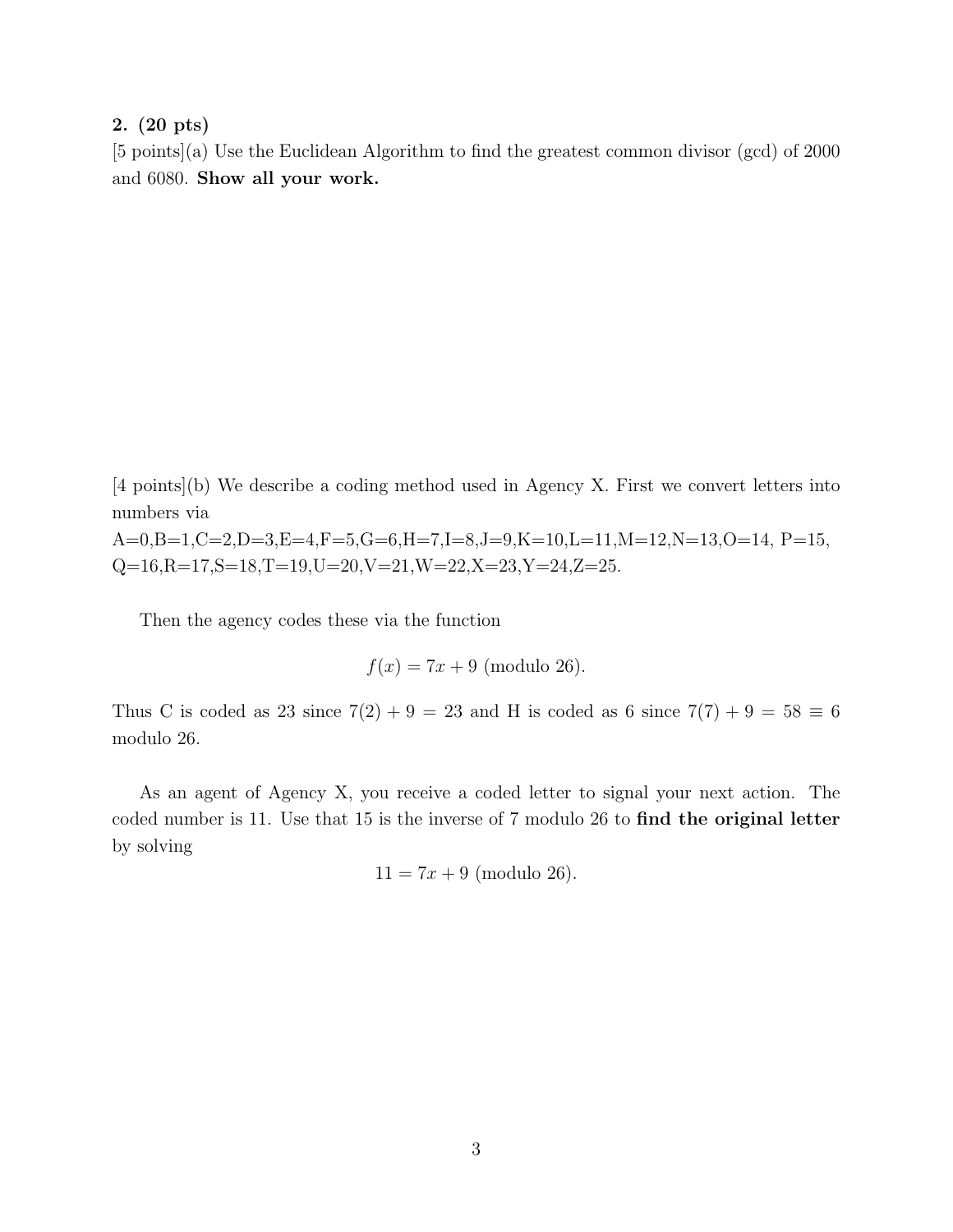[6 points](c) Use the Euclidean algorithm to find the multiplicative inverse of 23 modulo 31. That is find the integer *s* such that  $23s \equiv 1 \pmod{31}$ . (Use the canonical representative of *s* modulo 31, i.e., find *s* in the range 0-30. You must use the Euclidean algorithm method to get full credit.)

[5 points](d) Find the canonical representative of  $2^{20680}$  modulo 5 and modulo 11.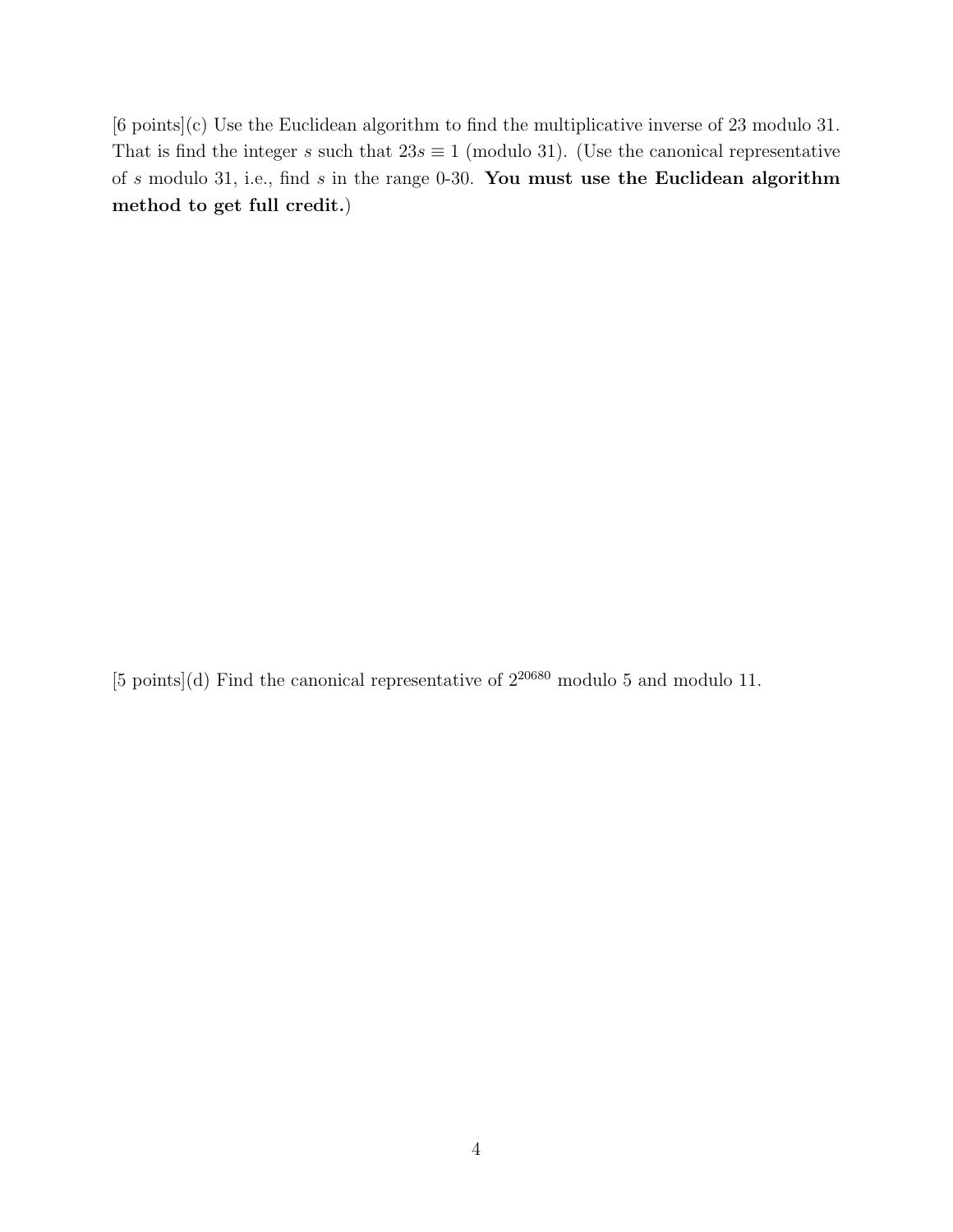# 3. (20 pts)

[10 points](a) Prove that

$$
\frac{1}{1\cdot 3} + \frac{1}{3\cdot 5} + \frac{1}{5\cdot 7} + \dots + \frac{1}{(2n-1)\cdot (2n+1)} = \frac{n}{2n+1}
$$

for any positive integer *n*.

[10 points](b)The Ackermann function is defined using the rule

$$
A(m, n) = \begin{cases} 2n & \text{if } m = 0 \\ 0 & \text{if } m \ge 1 \text{ and } n = 0 \\ 2 & \text{if } m \ge 1 \text{ and } n = 1 \\ A(m - 1, A(m, n - 1)) & \text{if } m \ge 1 \text{ and } n \ge 2. \end{cases}
$$

for all positive integers *n*.

Find *A*(2*,* 1) and *A*(2*,* 2).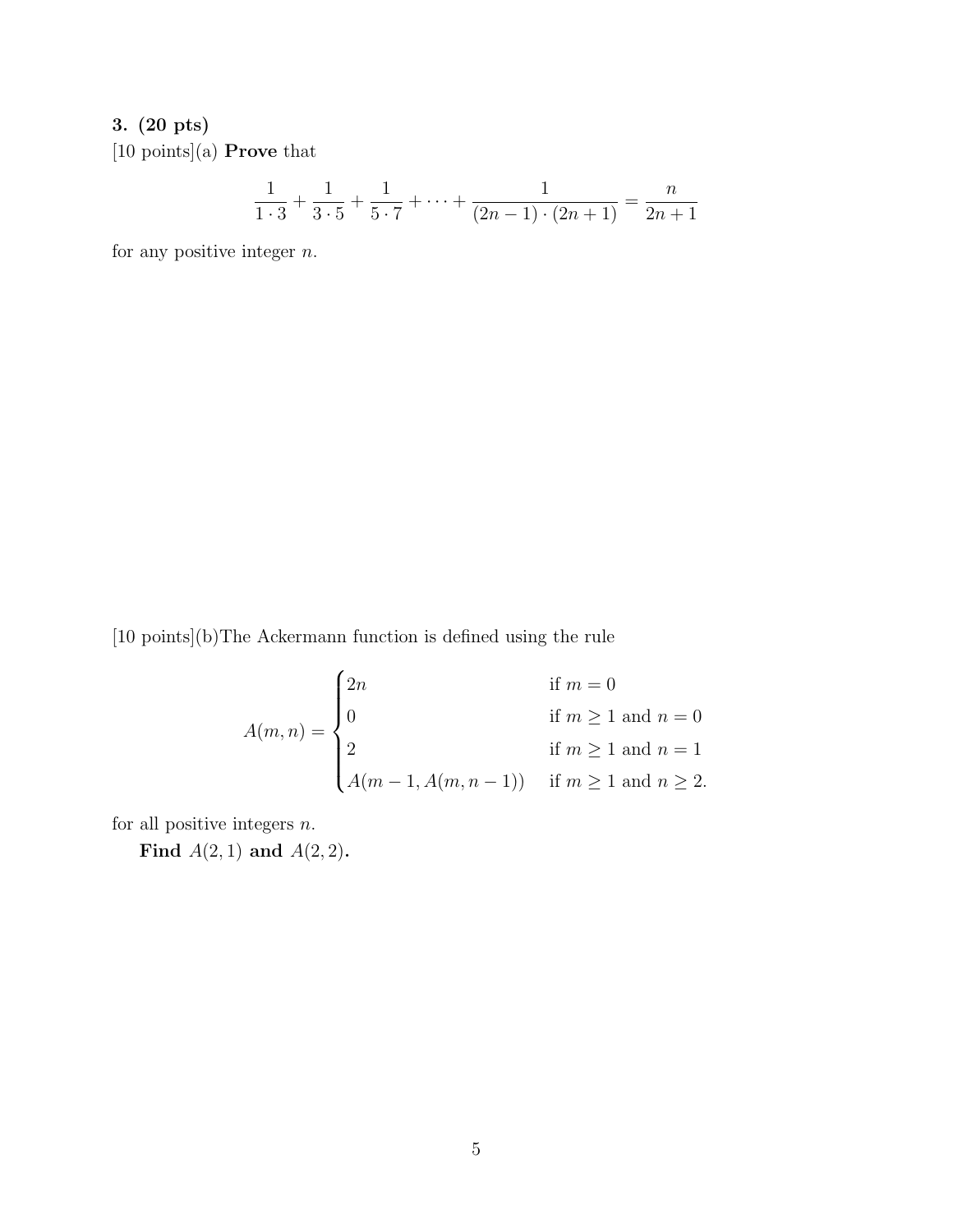4. (20 pts) [12 points](a) Consider the system of congruences:

$$
\begin{cases}\nx \equiv a_1 \pmod{3} \\
x \equiv a_2 \pmod{4} \\
x \equiv a_3 \pmod{5}\n\end{cases}
$$

Use the Chinese Remainder Theorem formula to find explicit integers *A, B, C* such that

$$
x = Aa_1 + Ba_2 + Ca_3 \pmod{60}
$$

where  $A, B, C$  should be explicitly calculated integers. (Show your work). In particular use your formula to solve for the smallest positive integer *x* satisfying the specific system of congruences:  $\epsilon$ 

$$
\begin{cases}\nx \equiv 1 \pmod{3} \\
x \equiv 3 \pmod{4} \\
x \equiv 2 \pmod{5}\n\end{cases}
$$

 $[8 \text{ points}](b)$  Let  $P(n)$  be the statement that *n* cents of postage can be made exactly by using just 4-cent and 5-cent stamps. Determine the  $T/F$  value of  $P(1)$  through  $P(15)$ . Determine the minimum *N* such that  $P(n)$  is true for all  $n \geq N$  and prove your answer using induction.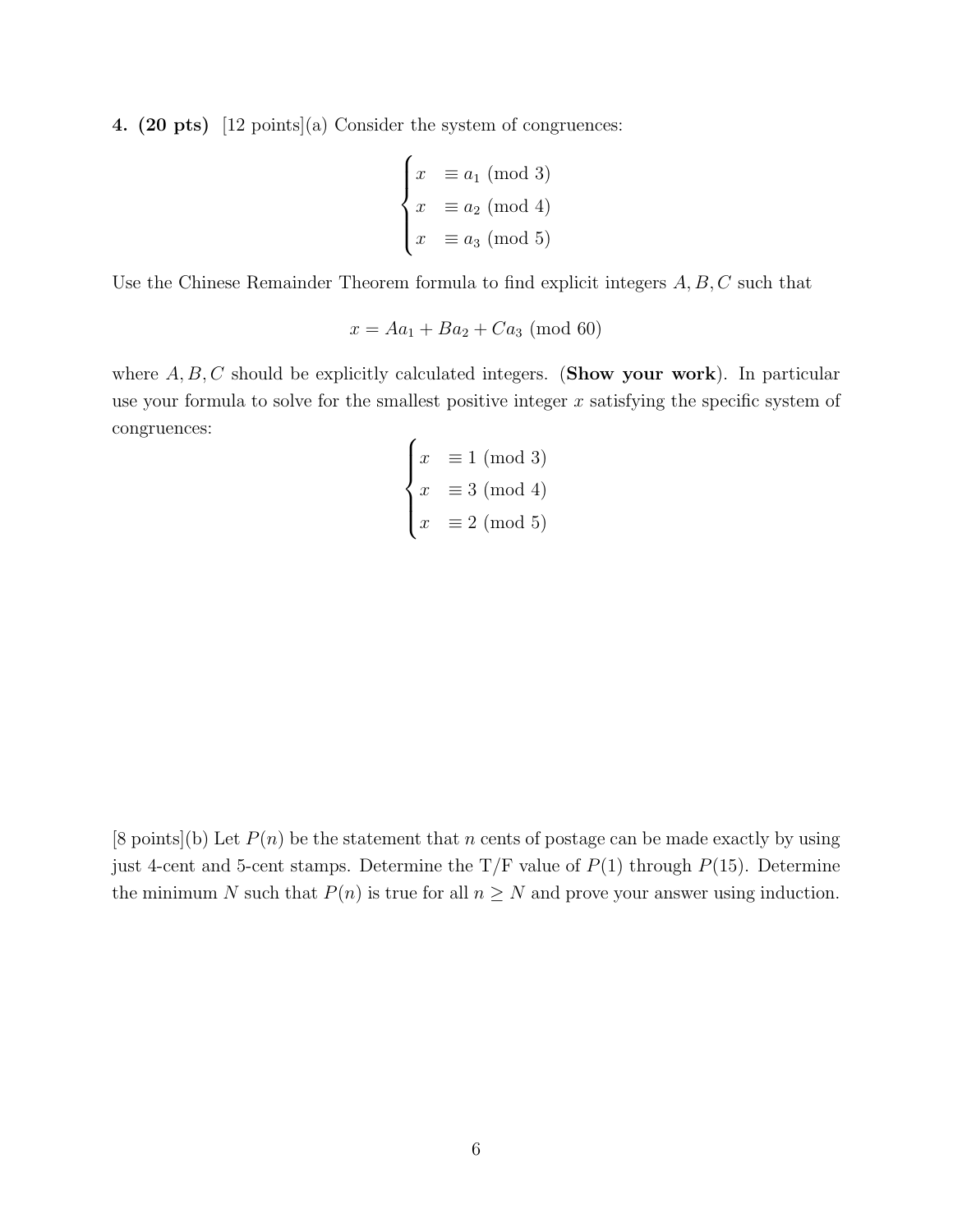5. (20 pts) (a) For the purpose of this problem, simple functions will mean any of the functions  $1, n, n^2, n^3, \ldots, b^n, n!$ ,  $log(n), n^n$  and any of their products like  $n^2 log(n)$  or  $n!2^n$ . (*b* is any base with  $b > 1$ .)

Give a big-O estimate for each of the following functions. For the function *g* in your estimate " $f(n)$  is  $O(g(n))$ ", use a simple function g of **smallest** order. **Show enough** work so that it can be understood how you arrived at your answer.  $[3 \text{ points}](i)$   $(n^3 + n^2 + 1)(3n^2 + 5) + 4n^4 \log(n)$ 

 $[3 \text{ points}](ii) n^3 \log(n) + n^5 + 2^n$ 

 $[3 \text{ points}](iii) \frac{n^4 + 2n^3 + 3n + 1}{n^2 + 5}$ 

 $[3 \text{ points}](iv) 1^5 + 2^5 + 3^5 + \cdots + n^5$ 

[8 points](b) Write pseudocode for an algorithm that takes as input a list of *n* integers and finds the number of positive integers in the list.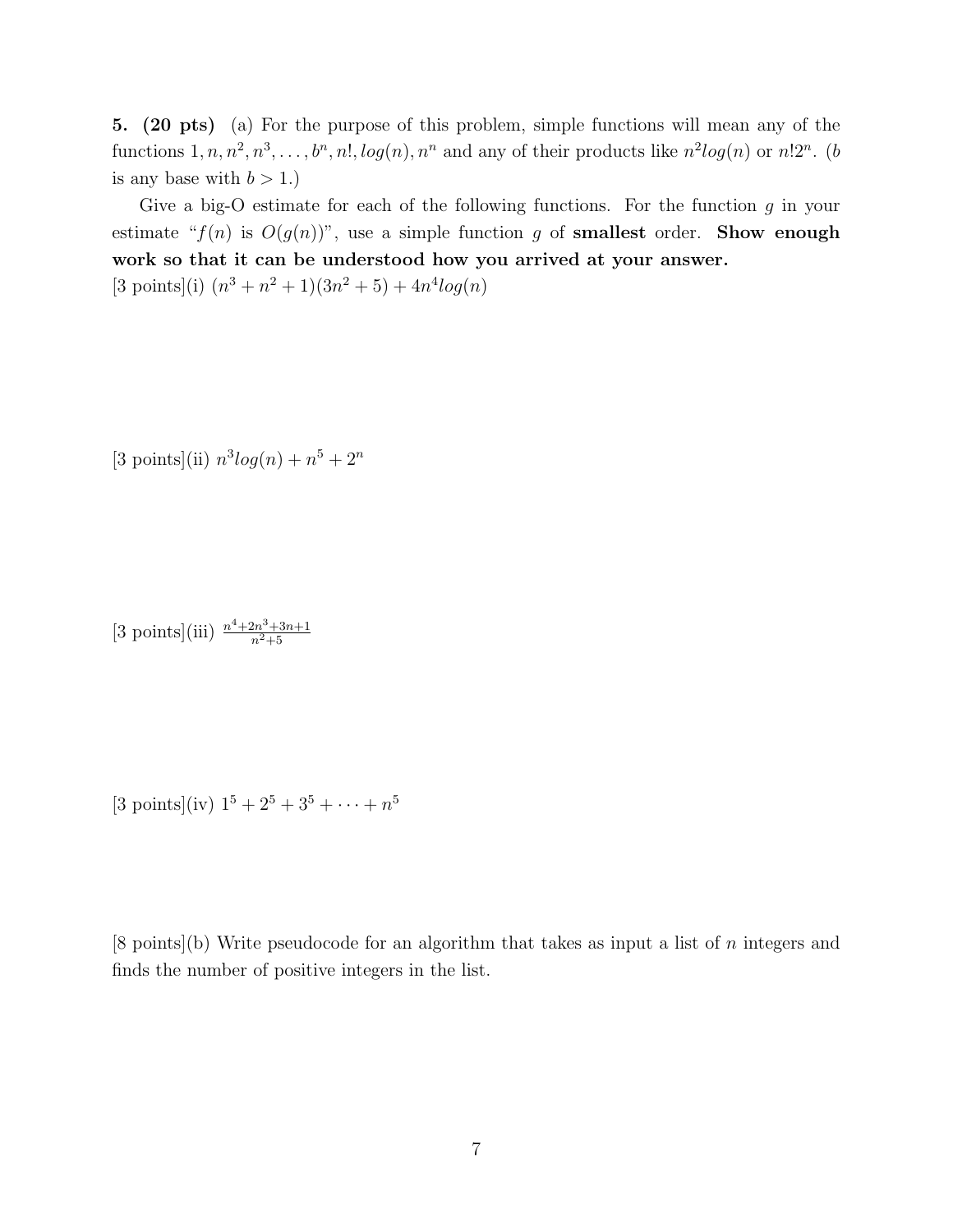### Part-B

1. (25 pts) [5 points](a) Find the coefficient of  $x^3$  in the expansion of  $(2x-1)^{20}$  using the binomial theorem.

[5 points](b) Every student in a discrete math class is either a computer science or a mathematics major or is a joint major in these two subjects. How many students are in the class total if there are 34 computer science majors (including joint majors), 21 math majors (including joint majors) and 7 joint majors in the class?

[5 points](c) From a group of 6 men and 8 women a committee consisting of 4 men and 3 women is to be formed. How many different committees are possible if 2 of the men refuse to serve together?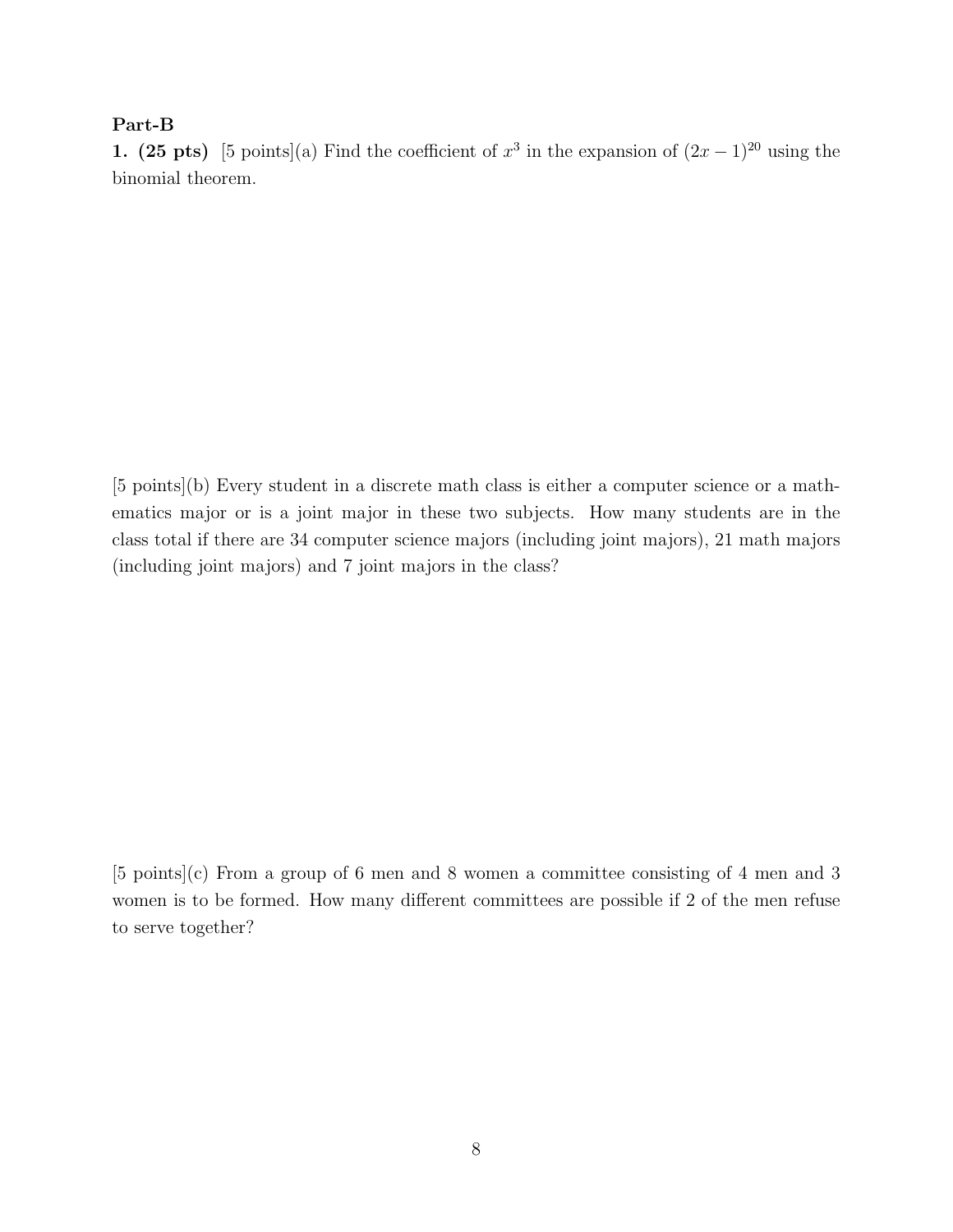[5 points](d) What is the minimum number of people needed to guarantee that at least 7 people have the same birthmonth?

[5 points](e) How many positive integers between 100 and 999 inclusive are divisible by 5 or by 4 (inclusive or)?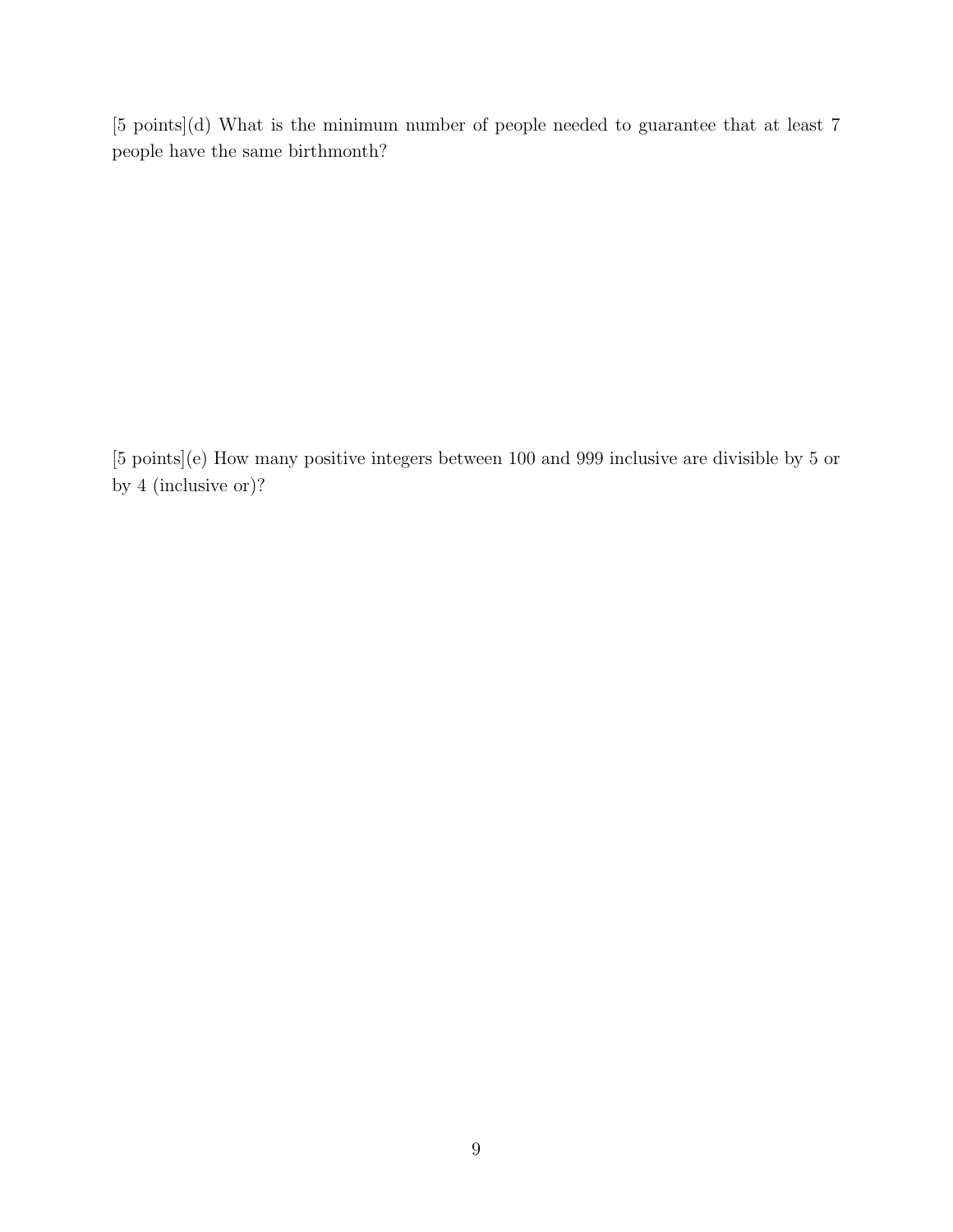2. (25 pts) (a)Bill the truck driver pays tolls with only pennies (1 cent) and nickels (5 cents). He pays the toll by throwing one coin at a time at the toll collector. (When a human collects the tolls, this makes them unhappy.)

Let  $T(n)$  be the number of ways that Bill can pay a toll of *n* cents (where the order that Bill throws the pennies and nickels matters).

Then  $T(1) = 1, T(2) = 1$  and  $T(6) = 3$  since Bill can pay 6 cents either by using all pennies, throwing a nickel followed by a penny or throwing a penny followed by a nickel.

[5 points](i) What are  $T(3)$ ,  $T(4)$ ,  $T(5)$ ?

[7 points](ii) Find a recurrence for  $T(n)$  when  $n > 5$ .

[13 points](b) Solve the recurrence  $a_n = 5a_{n-1} - 6a_{n-2}$  subject to the initial conditions  $a_0 = 1$ and  $a_1 = 0$ .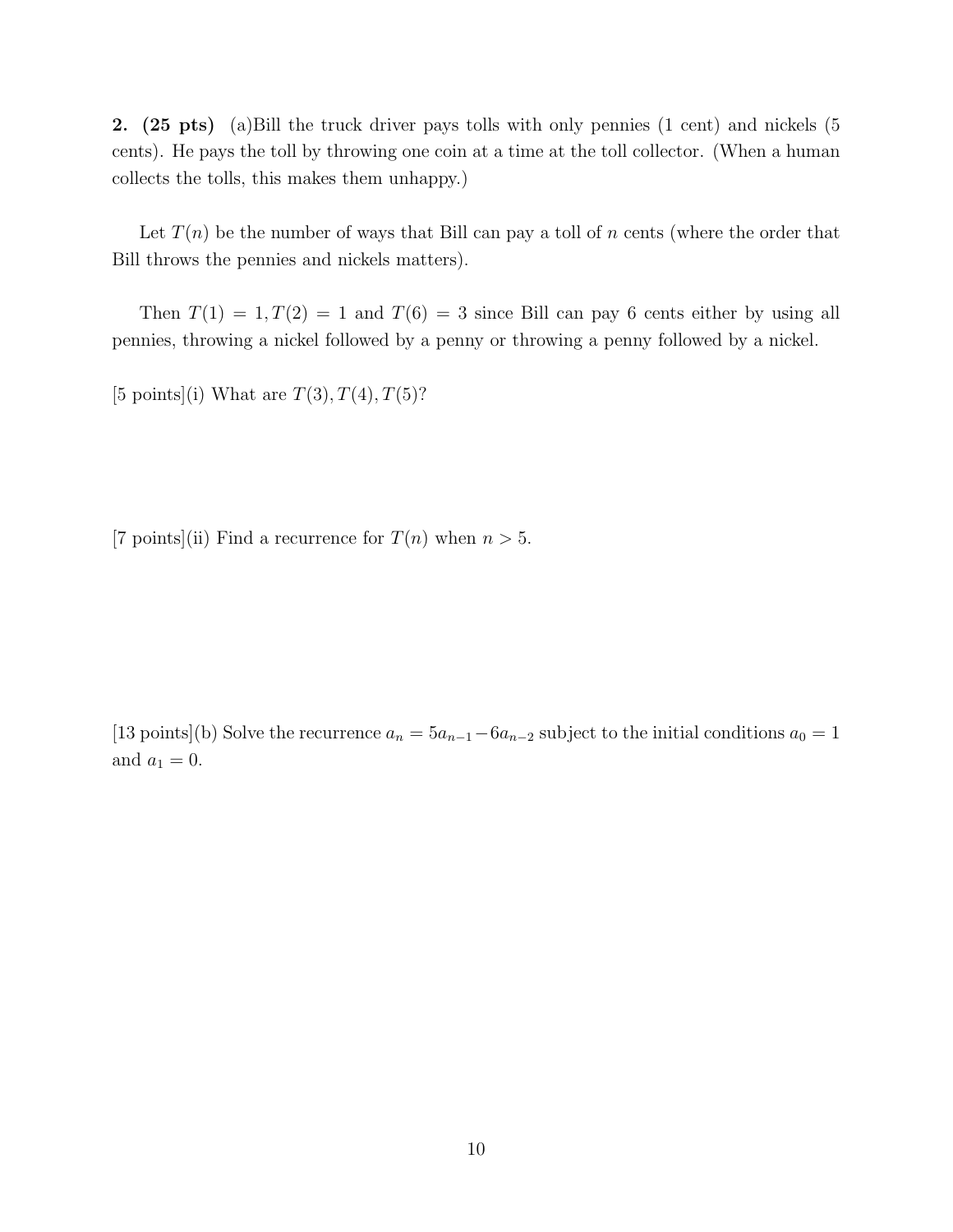3. (25 pts) (a) Consider the set *V* consisting of 5 people

 $V = \{Ann, Bob, Chuck, Dave, Elaine\}.$ 

Let *G* be the graph with vertices given by *V* and where we join two vertices by an edge if the corresponding people are mutual friends.

(We will not consider anyone to be mutual friends with themself so there will be no loops in this graph.)

Suppose we know:

- Bob is mutual friends with exactly 2 of the others but not with Elaine.
- Ann is mutual friends with everyone (all 4 of the others).
- Dave is mutual friends with exactly 1 of the others.
- Chuck is mutual friends with exactly 3 of the others.
- Elaine is mutual friends with exactly N of the others.

So apriori, we know  $N = 0, 1, 2, 3$  or 4.

[2 points](i)Using information given in the problem, explain why  $N = 0$  and  $N = 4$  are not possible.

[3 points](ii)Apply the Handshaking theorem to the graph to eliminate two more possibilities and hence determine what *N* is.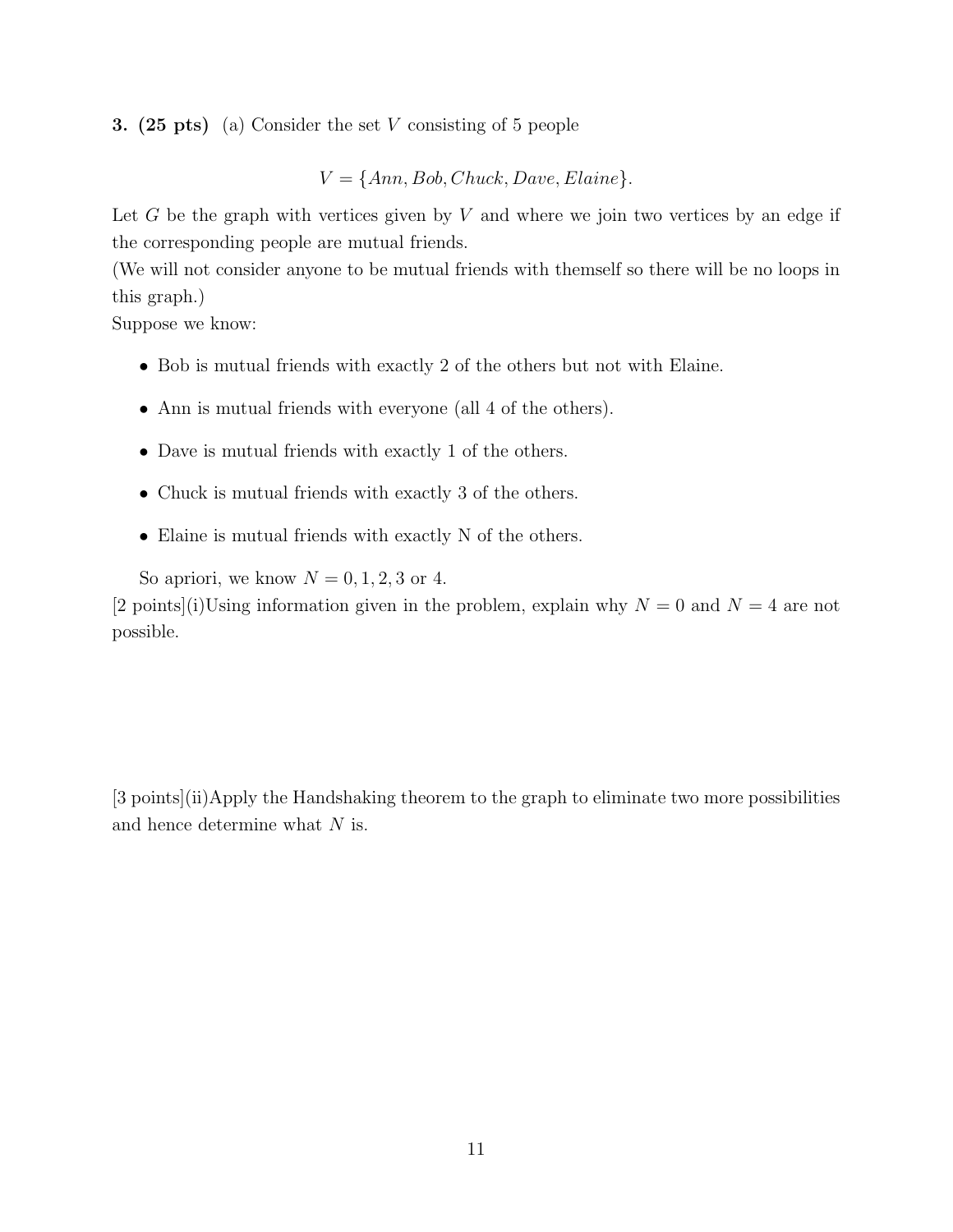[5 points](b)Complete the following tables for the graph below.



|              | Vertex   Degree | $Cut$ Vertex $(Y/N)$ |
|--------------|-----------------|----------------------|
| $\mathbf{a}$ |                 |                      |
| $\mathbf b$  |                 |                      |
| $\mathbf c$  |                 |                      |
| $\mathbf d$  |                 |                      |
| e            |                 |                      |
| f            |                 |                      |

| Edge | Cut Edge(Y/N) |
|------|---------------|
|      |               |
| В    |               |
|      |               |
| Г.   |               |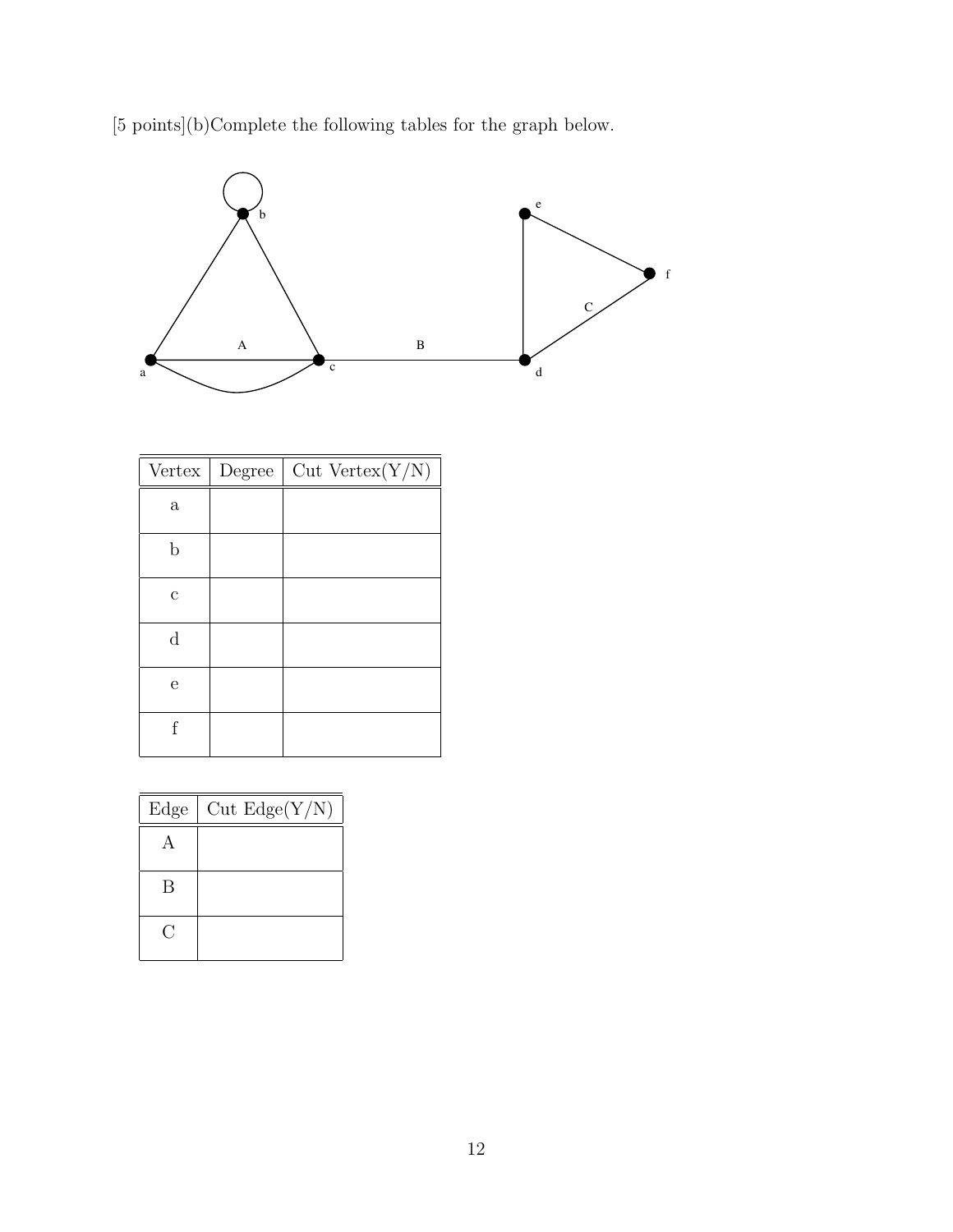[5 points](c) Write down the adjacency matrix for the graph in (b).

[5 points](d)Two of the following three graphs are isomorphic and the remaining one is different. Find the odd man out. Explain how you know.

[5 points](e) Is the graph below bipartite or not? If it is, provide a bipartite decomposition of the vertices. If not, show some work to indicate how you know it isn't.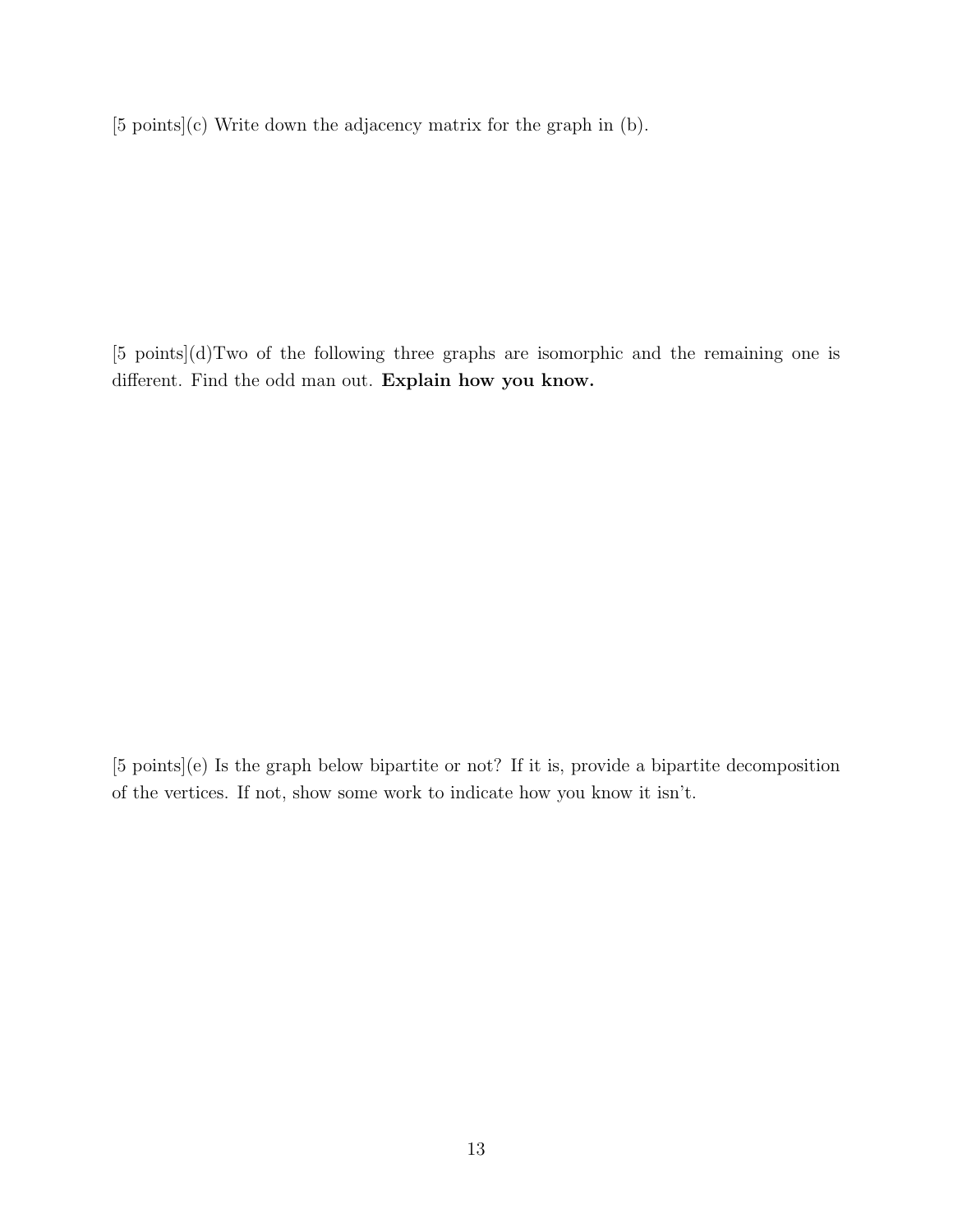4. (25 pts) (a) Describe in full detail, the number of vertices, edges, and the degrees for all the vertices in the following graphs:

[3 points](i) $K_n$ , the complete graph.

[3 points](ii) $C_n$ , the cycle graph.

[3 points](iii) $Q_n$ , the hypercube graph.

[5 points](b)Does *Q*<sup>3</sup> have an Euler path or Euler circuit? If so write one down in either edge or vertex notation, if not explain how you know.

(Recall the vertices in *Q*<sup>3</sup> can be labeled like 010, 110 etc. and you may write a path as  $010-110-...$  etc.)

[5 points](c)Does *Q*<sup>4</sup> have an Euler circuit? If so write one down in vertex notation, if not explain how you know.

(Recall the vertices in *Q*<sup>4</sup> can be labeled like 0101, 1101 etc. and you may write a path as 0101-1101-... etc.)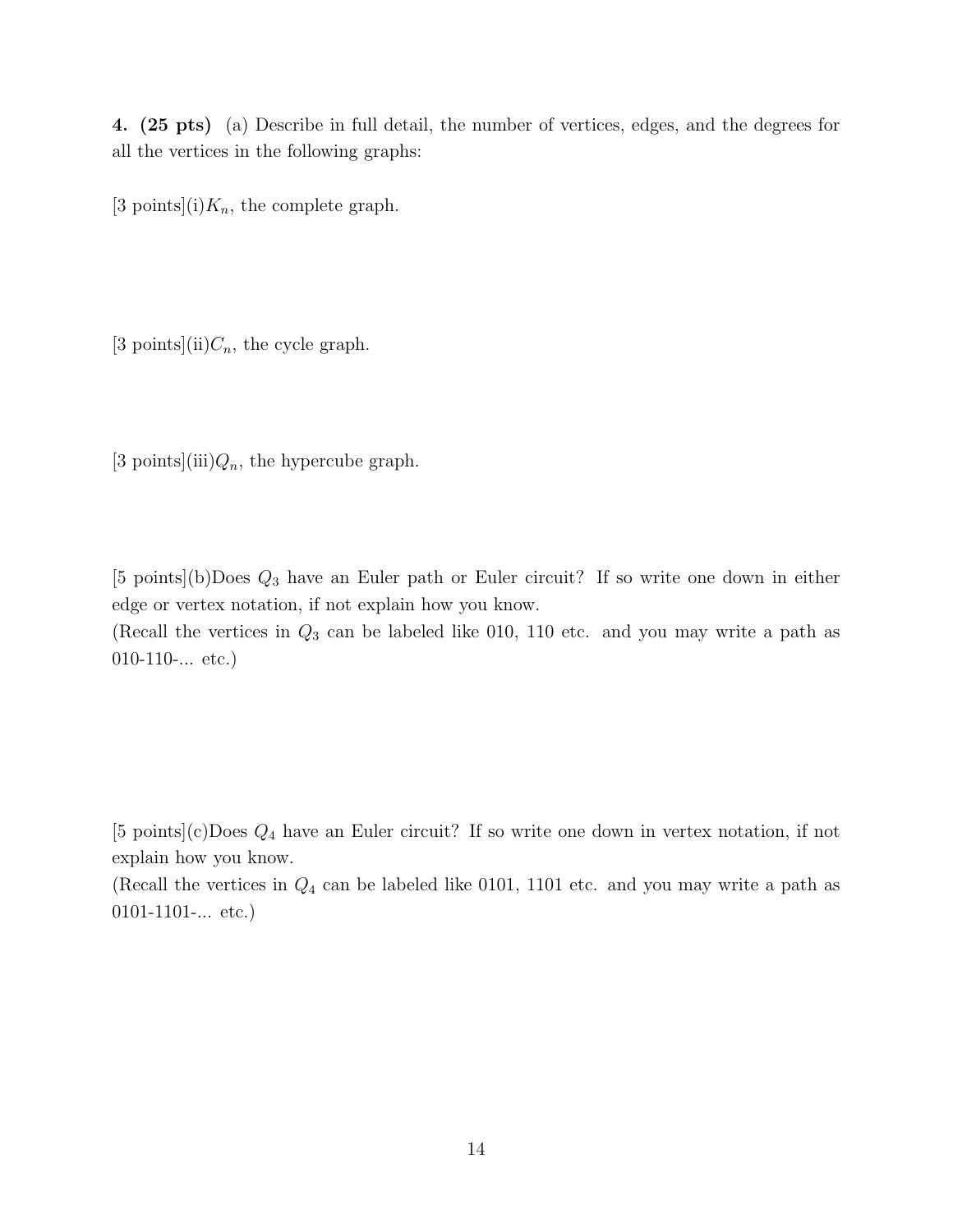[6 points](d)Define, in as clear a manner as possible, what a Hamilton circuit for a graph is. Do the hypercube graphs *Q*<sup>3</sup> and *Q*<sup>4</sup> have Hamilton circuits? If so write them down in vertex notation.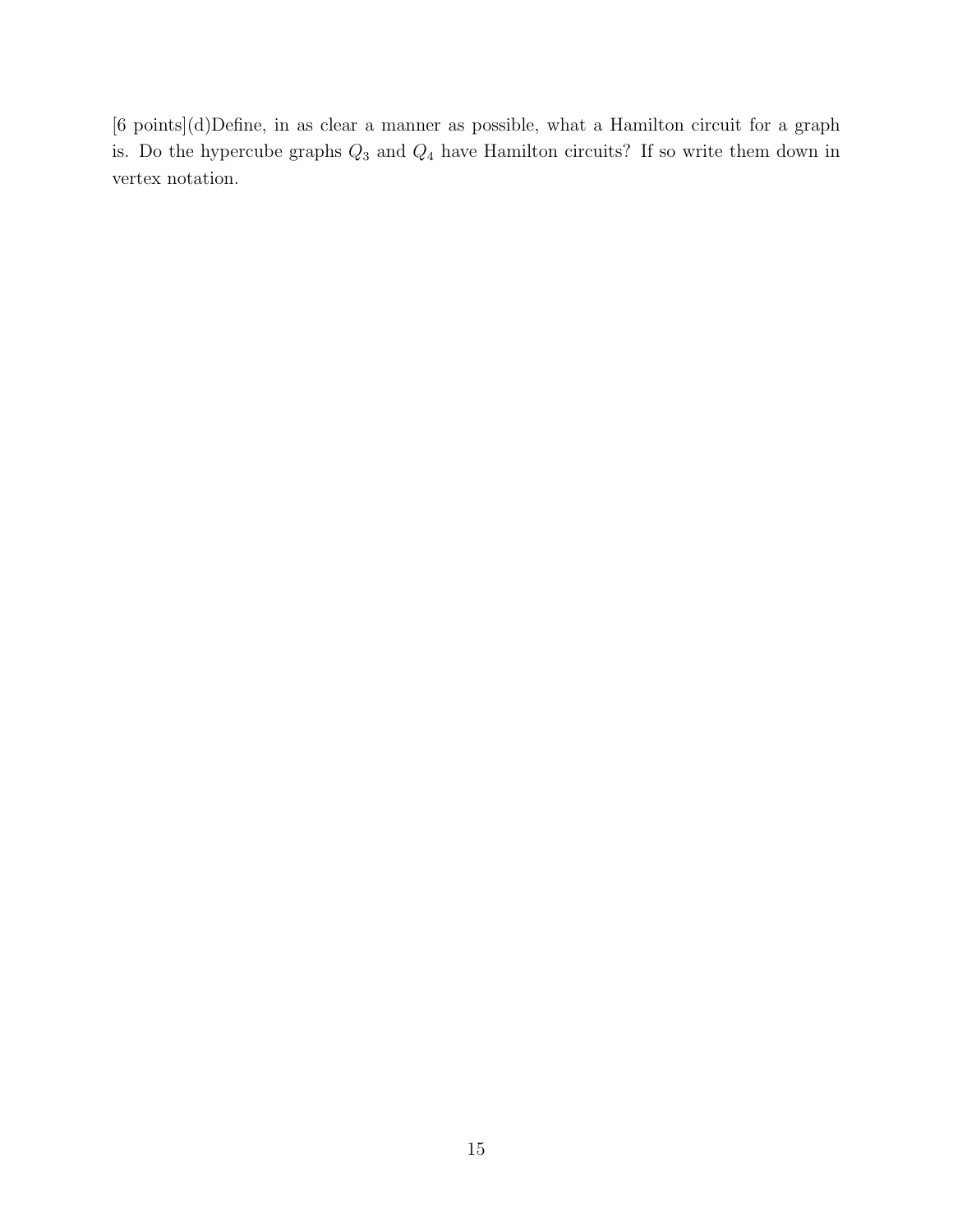Part-C This is an Extra Credit Section. It is not worth as many points as Part-A and Part-B of this exam so do not work on it unless you have already worked on those parts. In all of these "historical" problems, any comments might be worth some partial extra credit so if you do try them, say whatever you remember about the problem.

# 1. (3 pts)

[3 points] How many regions do 7 generic lines in the plane divide the plane into? (Remember in a collection of generic lines, any 2 cross, and no 3 meet at the same point.)

### 2. (3 pts)

[3 points] 242 people sit in a circle in positions labeled 0 thru 241. Person 0 stabs Person 1, Person 2 stabs Person 3, and they keep going around the circle, the next surviving person stabbing the person after them. Which person is the last person remaining alive?